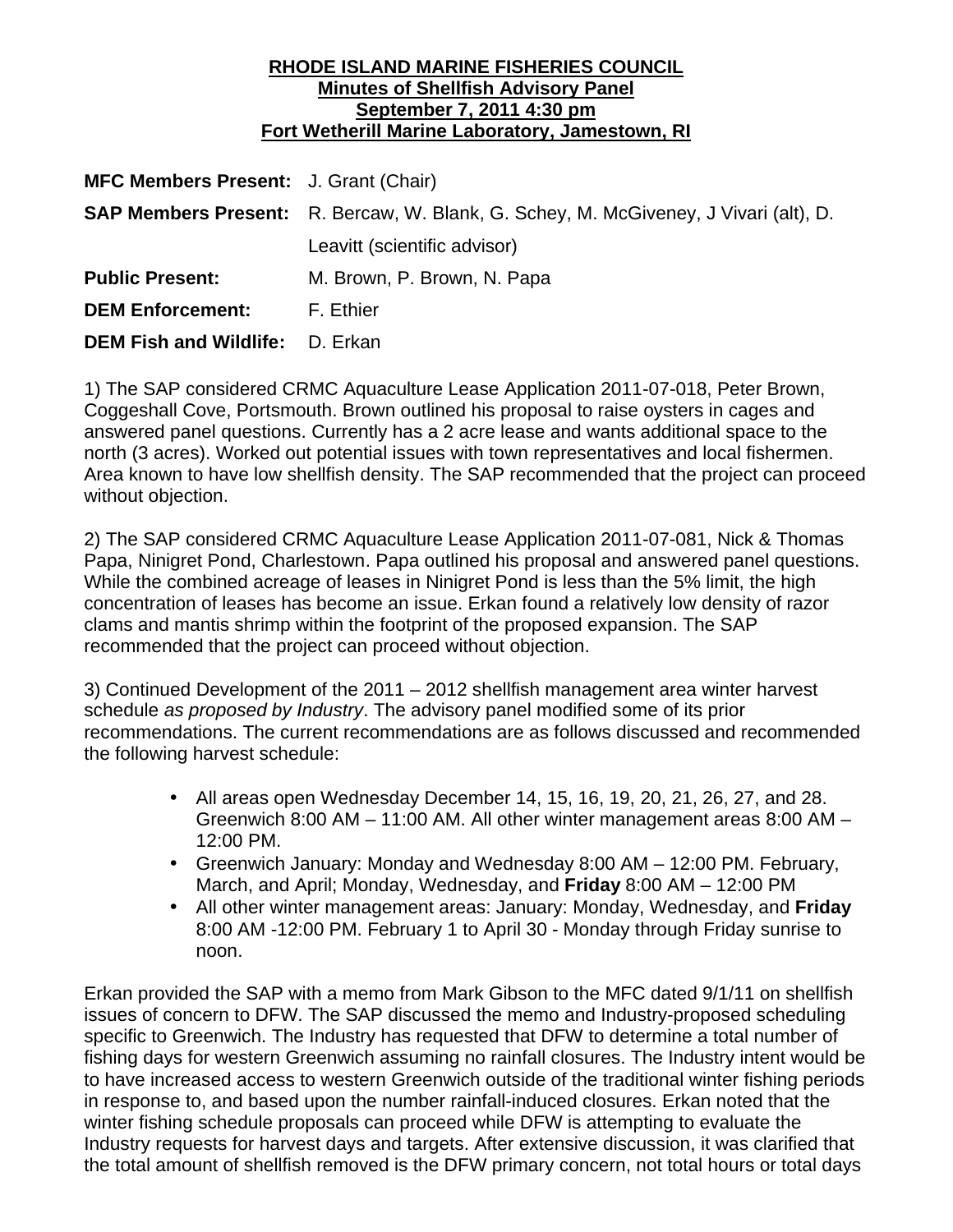fished. The Industry request is to identify a maximum number of days available and have fishing opportunities outside the regular fishing season in the event of rainfall closures.

4) Discussion on Industry-proposed reconfiguration of High Banks and Potowomut area A. resumed. Industry proposed that the new Potowomut A be changed from 3 fishing days per week 8:00 AM to 12:00 PM in the winter, to sunrise - sunset, 7 days per week, 365 days-ayear. Industry suggests that reduced transplant funding and Potowomut pollution line changes no longer warrant the "loss of ground" in a sheltered area. Schey particularly, considers the expanded pollution closure of Potowomut and the "shellfish management area" status of both High Banks and Potowomut to be mismanagement and loss of ground by industry, rather than DFW meeting its responsibility for sustainability of the resource and Water Resources protecting public health. As mentioned in Gibson's memo, DFW is concerned about a significant increase in effort with a corresponding reduction in sustainability, a shellfish management area open all the time bordered by a spawner sanctuary to the north, a winter management area to the south, and a 12 bushel possession limit to the east. Industry considers negotiation appropriate. Ethier suggested that a time limit is a potential alternative. Erkan does not consider the Industry proposal sustainable. Blank suggested 2 days per week (Tuesday and Thursday). Schey initially recommended to go forward with the proposal as-is. **The SAP ultimately voted to recommend reconfiguration of the footprints of High Banks and Potowomut shellfish management areas as proposed by Industry and voted to recommend that a reconfigured Potowomut area A, be open 365 days per year, sunrise to 2:00 PM. Erkan noted that the proposed management area footprint changes would need to go to public hearing.**

5) Discussion on air-assisted and water assisted harvest methods resumed. Erkan provided draft language for discussion (attached). Grant produced a "suite of options" after discussions with Ballou. Ethier noted that the current regulatory language is insufficient to prevent the use of the devices (unregulated species) Erkan noted it has never been DFW's intent to allow the use of the harmful harvest methods though the omission of certain marine species. The "loopholes" could be closed by creating a "marine life management area for Narragansett Bay, the coastal ponds, Little Narragansett Bay, and the Pawcatuck River and prohibit the use and possession of the devices while in the marine life management area, except for specific provisions. The intent of the management area would address harvest methods and gear types to eliminate the detrimental methods, while providing for legitimate harvest methods of various species. Harvesting, attempting to harvest, or possessing language, as recommended by Grant would not prevent the use of the devices, and would increase the burden on Enforcement to determine whether or not an individual was in compliance. Erkan considers the operation of the devices and associated habitat impacts to be of greater significance than the need to provide for "loophole" harvesters. As in the previous SAP meetings, the panel supported the proposal conceptually. Erkan believes that regulations to address this issue will be a combination of gear/equipment restrictions combined with species-specific language in provided-for fishing methods. Some SAP members are resisting the proposals because they support "prospecting" for mussels. Erkan believes that a location-specific request for a permit from the Director (section 6.2 of the Marine Fisheries Regulations) is appropriate; otherwise, the loophole fishing will persist. Vivari clarified that the DFW proposal is intended to regulate equipment. **Erkan requested that the SAP provide recommended language and noted that a final proposal will go forward to public hearing.**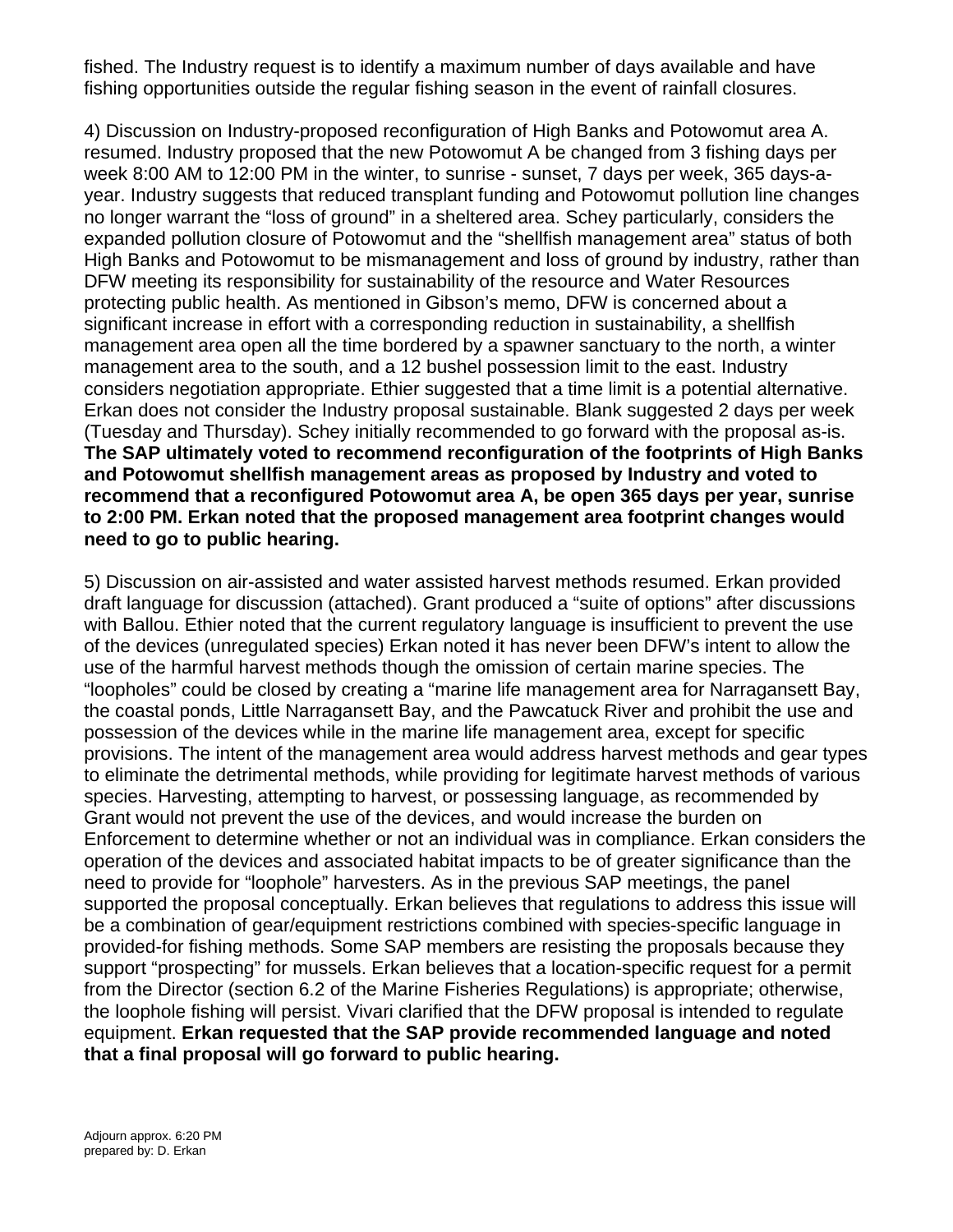# **DRAFT REGULATIONS ADRESSING DETRIMENTAL HARVEST METHODS DEM Fish and Wildlife September 2011 –** *D. Erkan*

#### **Need:**

The purposed rule changes would create regulations governing harvest methods in Narragansett Bay, the coastal ponds, and the Pawcatuck River (including Little Narragansett Bay) where marine species may be commercially/recreationally harvested. These recommended rule changes are in response to "loopholes" in current regulations which, by omission, do not prevent environmentally detrimental harvest methods while in pursuit of unregulated species. Current regulations allow the pursuit of unregulated species (ie: razor clams, mantis shrimp, worms, etc.) in direct proximity to regulated species and the harvest of regulated species as bycatch (horseshoe crabs, whelk, etc.). These loopholes make enforcement and proper management problematic. The recommended language would fall under Part **X** of the RI Marine Fisheries Regulations - Equipment Restrictions. The proposed regulations are not intended to interfere with any legitimate net fishery or shellfish dredging fishery. It will be necessary however, to clarify what is permissible under existing marine fisheries regulations and make modifications where appropriate.

### **Definitions:**

air-assisted harvest – use of an air compressor or compressed gas in a tank, to power any device designed to disturb the substrate, create a vacuum effect in collection of aquatic species, or displace substrate to facilitate harvest.

bay scallop dredging – towing of a bay scallop dredge during the established bay scallop dredging season.

bycatch – any species unintentionally captured in a directed fishery

detrimental harvest method – any method of harvest deemed harmful to marine and aquatic communities. May include disturbances to: benthic communities and substrates; submerged aquatic vegetation; coastal wetlands; restoration or enhancement projects; and any portion of the water column.

harvest restriction marine life management area - designated portions of the public waters of the state for the purpose of managing the harvest of marine species and permissible harvest methods.

permitted dredging – the harvest of blue mussels, ocean quahaugs, surf clams, and bay scallops as provided by existing regulations and authorizations.

water-assisted harvest – use of a water pump or pressurized water, to power any device designed to disturb the substrate, create a vacuum effect in collection of aquatic species, or displace substrate to facilitate harvest.

## **Proposed Regulations:**

The DFW proposes the following regulations governing harvest methods within Narragansett Bay, all coastal ponds, Little Narragansett Bay, and the Pawcatuck River:

- 1) The operation of any device or equipment capable of dislodging organisms from the substrate for the purposes of harvest within the "marine life management area" is prohibited (*except as provided). Bullrakes would be an example of a provided-for activity.*
- 2) Possession of any equipment or device capable of dislodging organisms from the sediment while within the boundaries of the "marine life management area" is prohibited *(except as provided). A vessel equipped for surf clam dredging, traversing the area to access the fishery outside the management area footprint would be an example of a provided-for activity.*